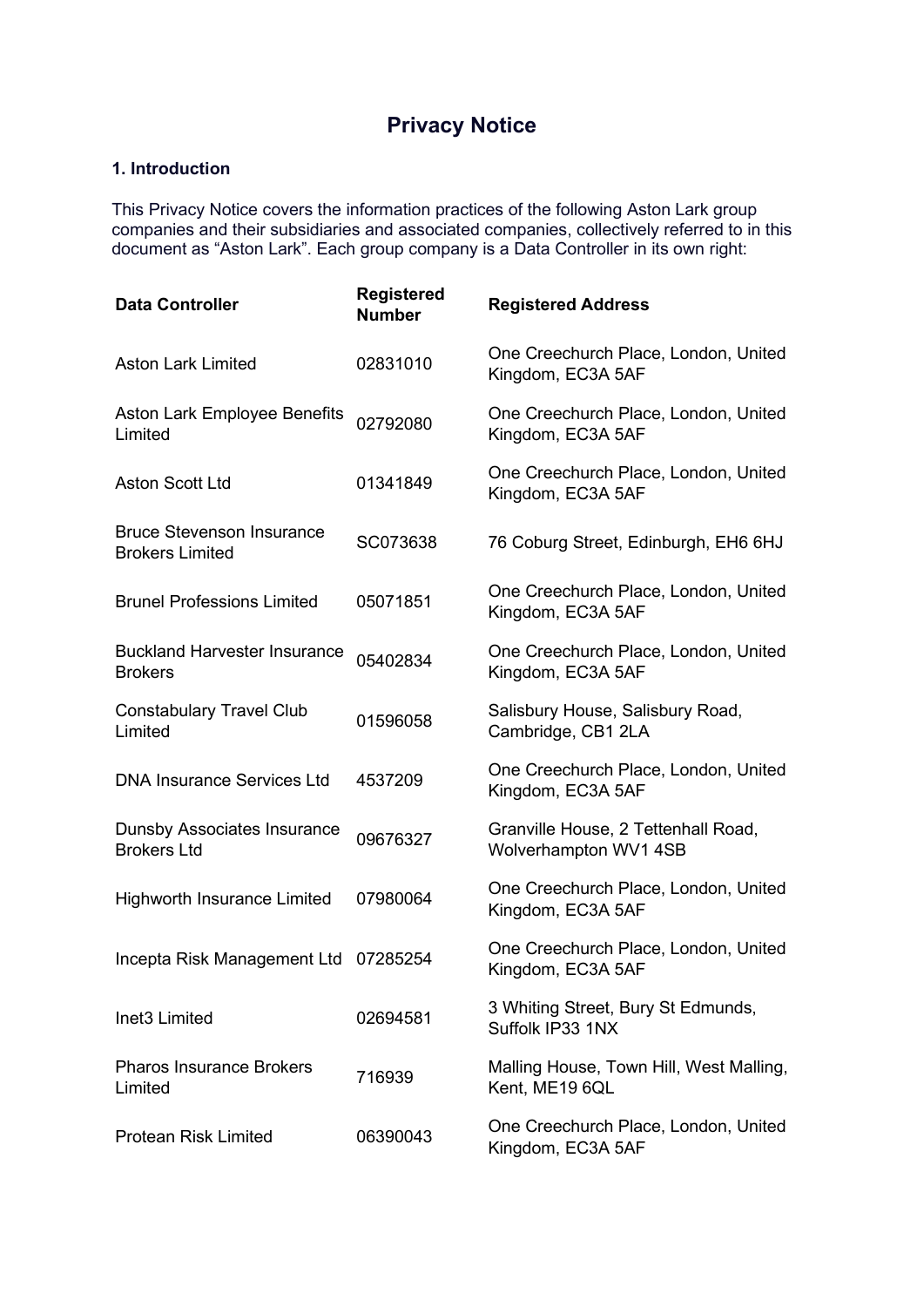| <b>Right to Health</b>                                      | 06521982 | Crown House, Home Gardens, Dartford<br>DA1 1DZ               |
|-------------------------------------------------------------|----------|--------------------------------------------------------------|
| RiskAlliance Limited                                        | 03317097 | One Creechurch Place, London, United<br>Kingdom, EC3A 5AF    |
| RiskAlliance International Ltd                              | 03633199 | One Creechurch Place, London, United<br>Kingdom, EC3A 5AF    |
| Robertson Low Insurances Ltd 338916                         |          | 10 The Courtyard, Kilcarbery Park, Nangor<br>Road, Dublin 22 |
| Sennocke International<br><b>Insurance Services Limited</b> | 02489110 | 6 Pembroke Road, Sevenoaks, Kent TN13<br>1XR                 |
| <b>Venture Insurance Brokers</b><br>Limited                 | 07544321 | Bank House, 1 Burlington Road, Bristol<br><b>BS6 6TJ</b>     |
| <b>Wright Group Brokers Ltd</b>                             | 410781   | The Bushels, Cornmarket, Co. Wexford                         |

We have appropriate safeguards in place, in accordance with our data protection obligations, for the protection of any Personal Data which we process. Our security controls are aligned to industry standards and good practice, providing a control environment that effectively manages risks to the confidentiality, integrity and availability of your information. Additionally, we ensure that our staff remain aware of our data protection obligations and are required to undertaken annual training and testing. We take the protection of your privacy and the confidentiality of your personal information ("Personal Data") seriously. This Notice sets out how we meet our obligations regarding data protection and the rights of our customers, prospective customers, and former customers ("Data Subjects") in respect of their Personal Data as defined under relevant data protection legislation (including the Data Protection Acts of 1998 and 2018 ["the DPA"], the General Data Protection Regulation effective from 25 May 2018 ["the Regulation"] and any subsequent data protection legislation).

The Regulation defines Personal Data as any information relating to an identified or identifiable natural person (a Data Subject); an identifiable natural person is one who can be identified, directly or indirectly, in particular by reference to an identifier such as a name, an identification number, location data, an online identifier, or by one or more factors specific to the physical, physiological, genetic, mental, economic, cultural, or social identity of that natural person.

Aston Lark is committed not only to the letter of the law, but also to the spirit of the law and places high importance on the correct, lawful, and fair handling of all Personal Data, respecting the legal rights, privacy, and trust of all individuals with whom we deal.

This Privacy Notice should be read in conjunction with our Cookie Policy and the Terms and Conditions of Use of any of the Aston Lark websites you access. Any information you provide about you, and, where applicable, others, within any website operated by Aston Lark will be processed as set out in this Privacy Policy.

## **2. Assessing privacy risk**

We have identified the Personal Data types that we process and the methods by which we process such Personal Data. We have assessed the inherent risk associated with each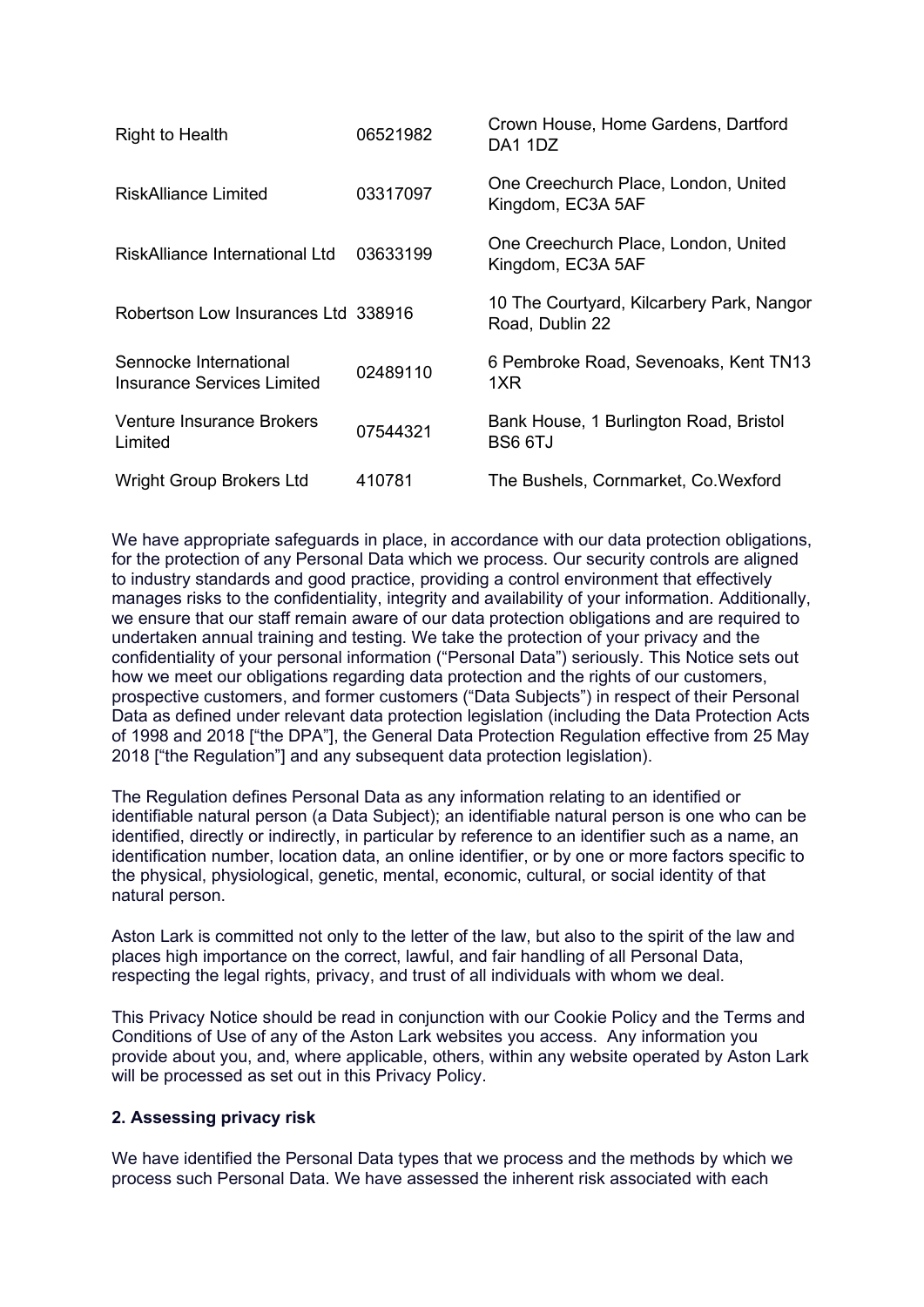particular data type and process, and have in place practices and controls to minimise the risks of loss or damage through accident, negligence or deliberate actions. As well as reviewing this internally we also consider the processing activities of those third parties with whom we share data in order to meet our obligations to customers, staff, insurers, and those individuals that we deal with in our day-to-day activities.

## **3. How we will collect information about you**

We will collect information from you, your agents or representatives, as well as information received from:

- insurers and their agents;
- your employer (where appropriate);
- generally available sources such as information about you in the public domain (for example information on directors held at Companies House), online and from third party data processors (provided that it is fair to do so); and
- searches that we undertake in relation to sanctions, money laundering, and credit checks.

This will include data that you input into our webpages, whether this is in relation to raising an enquiry with us, obtaining a quotation (even if this process is discontinued before being finished), or requesting documentation.

The information obtained could include; your name, contact details (including address and email address, telephone number), date of birth, gender, marital status, financial details, details of occupants of your property, employment details and benefit coverage, and details of your visits to and usage of our website (please see our Cookie policy). We may also collect 'special categories' of Personal Data (such as health, ethnic or racial origin or trade union membership) and criminal convictions data about you, and information about your family including children. (A full list of special categories of Personal Data is set out in the Regulation).

We will process Personal Data for and only to the extent necessary for the specific purpose(s) outlined in this document.

## **4. How we will use your information for the provision of our broking services**

The Data Controllers shall ensure that all Personal Data processed is kept secure and protected against unauthorised or unlawful processing and against accidental loss, destruction or damage.

Your Personal Data will be used to enable us to fulfil our contractual obligations in relation to your insurance cover and the provision of any ancillary risk management services. Our processing of your Personal Data will include:

- assessing your circumstances and insurance needs;
- presenting such details to insurers for the purpose of obtaining quotations and placing cover;
- arranging premium finance arrangements:
- processing claims;
- undertaking checks to guard against fraud, money laundering, bribery and other illegal activities;
- handling complaints; and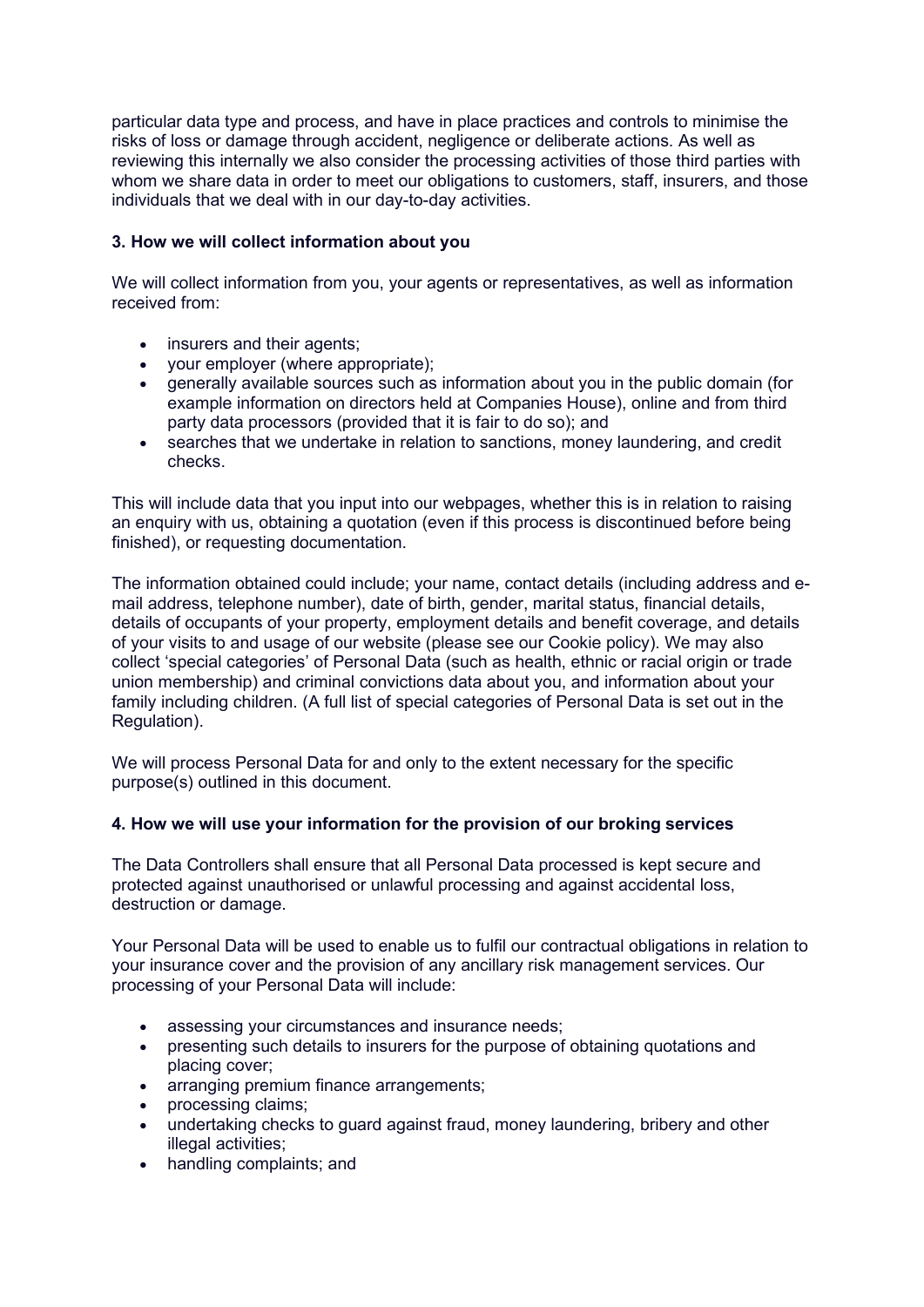• analysing data, identifying trends, and developing and improving our services to you, including passing your name and e-mail address to Feefo Holdings Limited for the purpose of inviting you to submit a review in respect of our service

To ensure that our processing of your data is lawful, such processing will only be undertaken if:

- it is necessary for the performance of a contract to which you are, or will be, a party;  $\alpha$ r
- you have given your consent; or
- you confirm that any personal information you give to us about another person is given with their informed consent
- processing is necessary for compliance with a legal obligation to which we are subject; or
- processing is necessary to protect your vital interests; or
- to perform a task carried out in the public interest or in the exercise of official authority vested in us; or
- processing is necessary for the purposes of the legitimate interests pursued by us or by a third party, except where such interests are overridden by your fundamental rights and freedoms which require protection of Personal Data, in particular where the Data Subject is a child.

We will process special category and criminal conviction data we collect about you for the performance of our contract with you, which is deemed to be necessary for reasons of substantial public interest. This allows us to quote for and provide you with insurance products and services, to process claims and renewals and to administer your policy.

Where Personal Data about you is obtained from publicly available sources, we will only use such data fairly, meaning for legitimate purposes as would be anticipated of (and reasonably expected as) the activities of an insurance broker, or employee benefits consultant as appropriate, and not further processed in a manner that is incompatible with those purposes.

# **5. Sharing your data**

Aston Lark seeks to offer clients a wide range of insurance broking and employee benefit consulting services. The Data Controllers will therefore share Personal Data with each other in order to inform you of other similar contracts and services provided by our other group companies that we believe you may benefit from. We only share limited Personal Data to enable this, typically name, contact details and type of insurance / investment / pension contracts you have effected and its associated renewal date. We will not share special categories of Personal Data (as defined in the Regulation), criminal convictions data or children's data between Aston Lark group companies.

As a Data Controller, each entity is responsible for safeguarding your Personal Data. Where we have a specific Non-Disclosure Agreement in place with you, your data will only be shared with your explicit prior consent in accordance with its terms.

We may share your information with third parties only to the extent necessary to provide our services to you. These third parties may include:

- Your agent, adviser or employer
- Support companies for the delivery of the products and services we offer to you including but not limited to: insurers; other insurance brokers, loss adjusters and loss assessors; risk managers, administrators, incident management firms; professional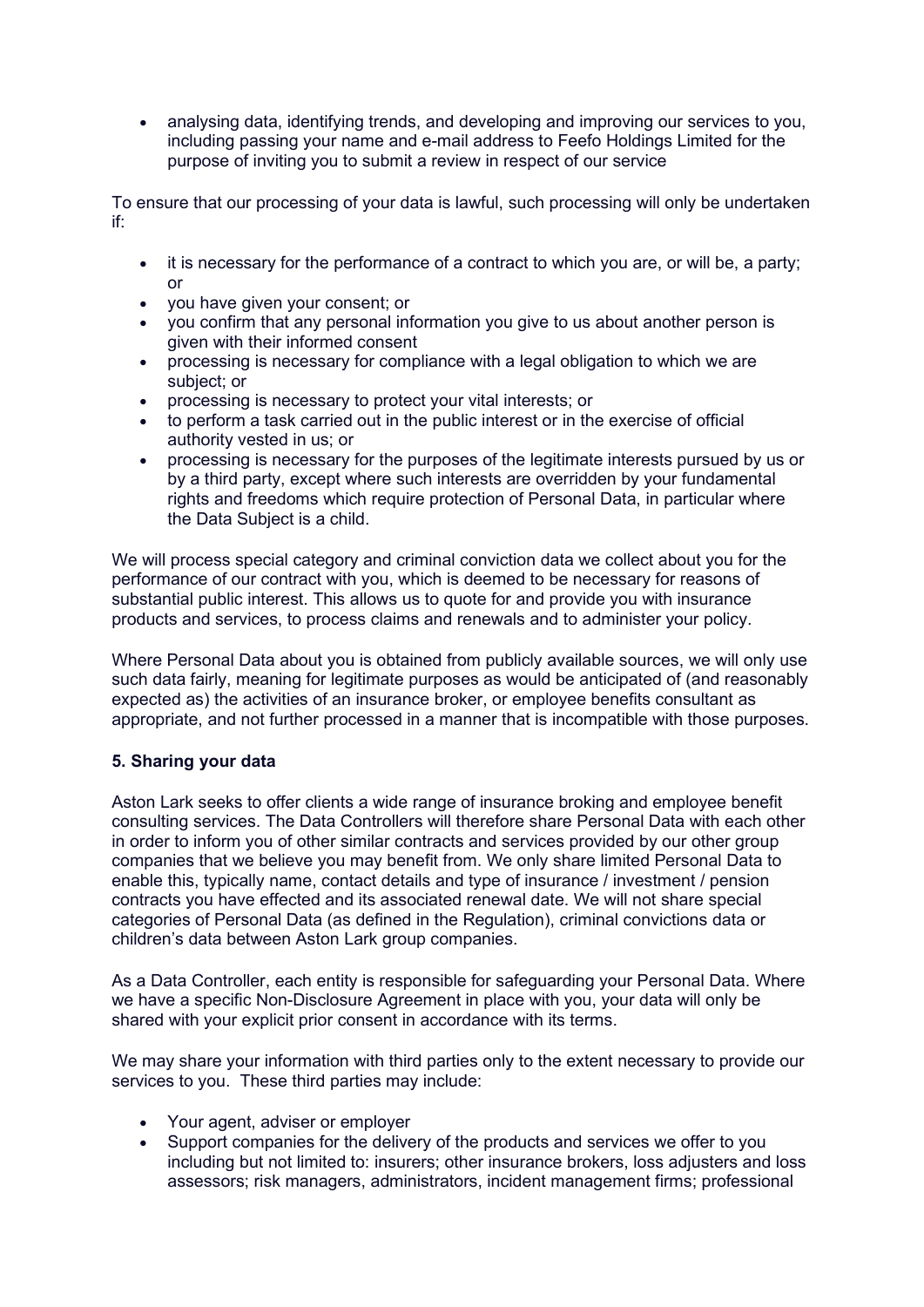advisors; premium finance companies; IT providers, internet service providers and mailing/fulfilment houses;

- Feefo to enable us to receive feedback on the services we have provided (their privacy notice can be found at: https://www.feefo.com/business/gb\_en/privacy-policy
- Our regulators and supervisory authority e.g. the Financial Conduct Authority (FCA) and the Information Commissioner's Office for the UK (the ICO)
- Law enforcement, credit and identity check agencies for the prevention and detection of crime
- HM Revenue & Customs (HMRC) e.g. for the processing of tax relief on pension payments or the prevention of tax avoidance

We do not sell, rent or trade our mailing lists, phone numbers or email addresses.

## **6. Marketing**

## Existing Customers

Aston Lark may contact you about relevant products and services offered by Aston Lark which may be of interest to you as part of your insurance and risk management strategy and also to provide news or information related to our business and the wider insurance market that we believe may be of interest to you in accordance with our legitimate interests.

#### Former or prospective customers

You may have provided Personal Data to us (including Personal Data provided for a quotation not taken up) or we may have obtained details about you from publicly available Personal Data. Furthermore, you may have effected a contract with us but you subsequently cease to have a relationship with us (for example by having no active policies with us). In these circumstances we will retain this data for a period not exceeding 3 years from the date of our last contact or engagement, and will use this data in order to contact you with regard to your insurances and to provide news or information related to our business and the wider insurance market that we believe may be of interest to you in accordance with our legitimate interests.

## **7. Opting out of marketing**

We want to make it easy for you to make your own choices as to what information you receive from us and how we contact you. Therefore, whether you are an existing, former or prospective client we will always remind you of your right to opt out of future marketing related communications each time we send such correspondence to you. You can elect not to receive any marketing related communications from us at all, or request that you only receive certain types of communication.

PLEASE REFER TO SECTION 13 BELOW FOR DETAILS OF THE DIFFERENT WAYS YOU CAN CONTACT US.

#### **8. Motor Insurance Database**

Where we have contracted with you for this service, we have outsourced this service to Motor Data Solutions (MDS) who may add Information relating to your motor insurance policies to the Government's Motor Insurance Database (MID) managed by the Motor Insurers' Bureau (MIB). MID and the data stored on it may be used by Insurers, the Police,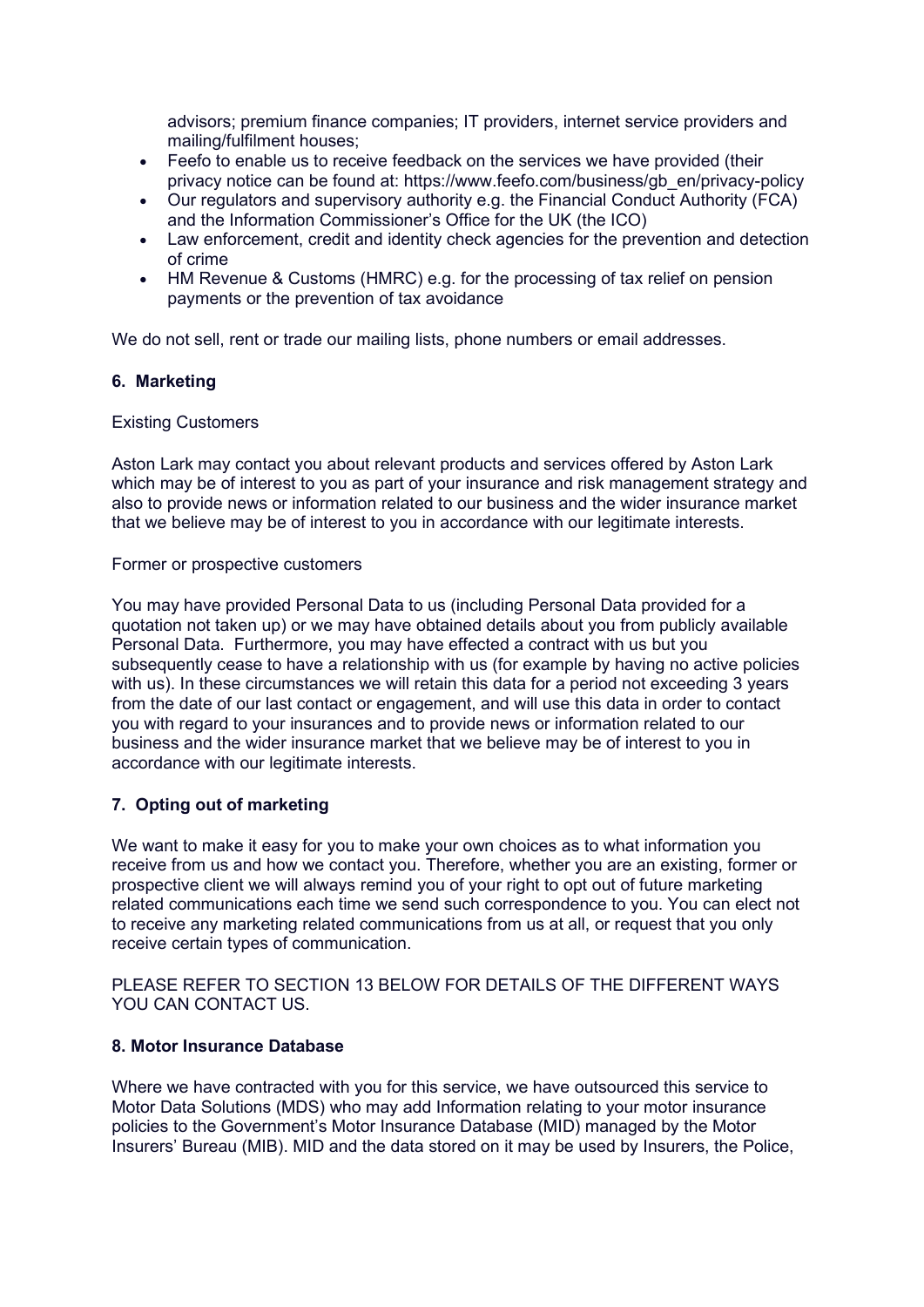DVLA/DVANI, the Insurance Fraud Bureau or other bodies permitted by law for purposes including, but not limited to:

- Electronic Vehicle Licensing;
- Continuous Insurance Enforcement;
- Law enforcement (prevention, detection, apprehension and or prosecution of offenders);
- Obtaining information if you are involved in a road traffic accident (either in the UK, the EEA or certain other territories).

Persons (including his or her appointed representatives) pursuing a claim in respect of a road traffic accident (including citizens of other countries) may also obtain relevant information which is held on the MID.

## **9. Disclosure of your personal information**

Where we use third parties to undertake functions on our behalf, as per examples provided in Section 5, above, we will only share relevant information with such third parties as is strictly necessary to enable them to perform those functions.

Information may also be supplied to our external auditors and professional regulatory bodies if required by them and to other parties if required or permitted by law.

It is our policy to retain documents and information about you, including insurances placed on your behalf, in electronic or paper format for a minimum of seven years or such longer period as appropriate having regard to when a claim or complaint may arise in connection with our processing of your information. The legal basis for this processing is that it is necessary to meet contractual, legal or regulatory obligations. After seven years, these may be destroyed or erased without notice to you. You should therefore retain all documentation issued to you.

## **10. Your rights**

You have the right to:

- Know how we process your Personal Data;<br>• access the data we hold about you, which w
- access the data we hold about you, which will be provided to you within one month of your request, and is free of charge unless we reasonably believe that your request is manifestly unfounded or excessive;
- have incomplete or inaccurate data rectified without undue delay;
- the deletion or removal of Personal Data where there is no compelling reason for us to continue to process it (where you object to Aston Lark processing your Personal Data based on our legitimate interests, we shall cease such processing forthwith unless we have another lawful basis for such processing that overrides your interests, rights and freedoms; or the processing is necessary for the conduct of legal claims);
- restrict our processing of your Personal Data (although we will still be permitted to store it where we have a legitimate interest in doing so, for example to address future disputes, in which case access to such Personal Data will be restricted as appropriate);
- data portability (we will provide your data in a format that allows you to move, copy or transfer Personal Data easily from one IT environment to another in a safe and secure way, without hindrance to usability);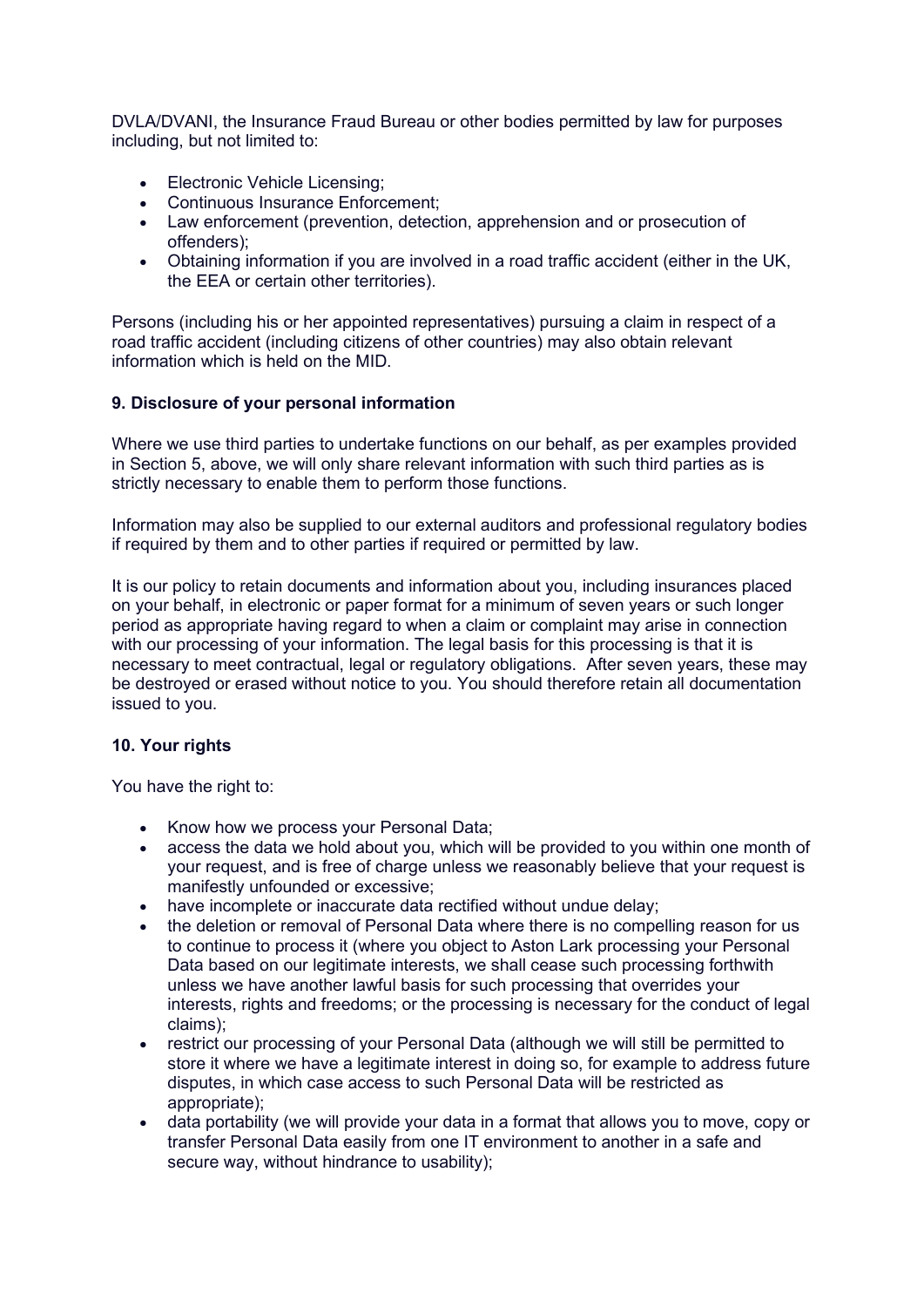• object to our processing your data (this can be in relation to only certain types of processing if you wish, so that other types of processing necessary for the performance of our contractual obligations can continue) where we do so in connection with our legitimate interests, or in relation to our profiling your data or using it for marketing purposes.

If you would like to exercise any of your rights above you may do so by contacting us – PLEASE SEE SECTION 13 BELOW FOR CONTACT DETAILS.

## **11. Transferring personal data to a country outside the EEA**

The Data Controllers may from time to time transfer ('transfer' includes making available remotely) Personal Data to countries outside of the EEA where this is necessary for us to provide our services to you. This will take place only if one or more of the following applies:

- 1. The transfer is to a country, territory, or one or more specific sectors in that country (or an international organisation), that the European Commission has determined ensures an adequate level of protection for Personal Data;
- 2. The transfer is to a country (or international organisation) which provides appropriate safeguards;
- 3. The transfer is made with the informed consent of the relevant Data Subject(s);
- 4. The transfer is necessary for the performance of a contract between the Data Subject and the Company (or for pre-contractual steps taken at the request of the Data Subject);
- 5. The transfer is necessary for important public interest reasons;
- 6. The transfer is necessary for the conduct of legal claims;
- 7. The transfer is necessary to protect the vital interests of the Data Subject or other individuals where the Data Subject is physically or legally unable to give their consent; or
- 8. The transfer is made from a register that, under UK or EU law, is intended to provide information to the public and which is open for access by the public in general or otherwise to those who are able to show a legitimate interest in accessing the register.

## **12. How to make a complaint**

We will always strive to collect, use and safeguard your personal information in line with data protection laws. If you believe we have not handled your information as set out in this Privacy Notice, or that we have processed your personal information in a manner that is not consistent with your rights, please contact us and we will do our utmost to make things right.

PLEASE REFER TO SECTION 13 BELOW FOR CONTACT DETAILS

If you are still unhappy, you can complain to the Information Commissioner's Office. Their contact details are:

Information Commissioner's Office Wycliffe House Water Lane Wilmslow Cheshire SK9 5AF

Tel: [0303 123 1113](tel:03031231113) (local rate) or [01625 545 745](tel:01625545745)